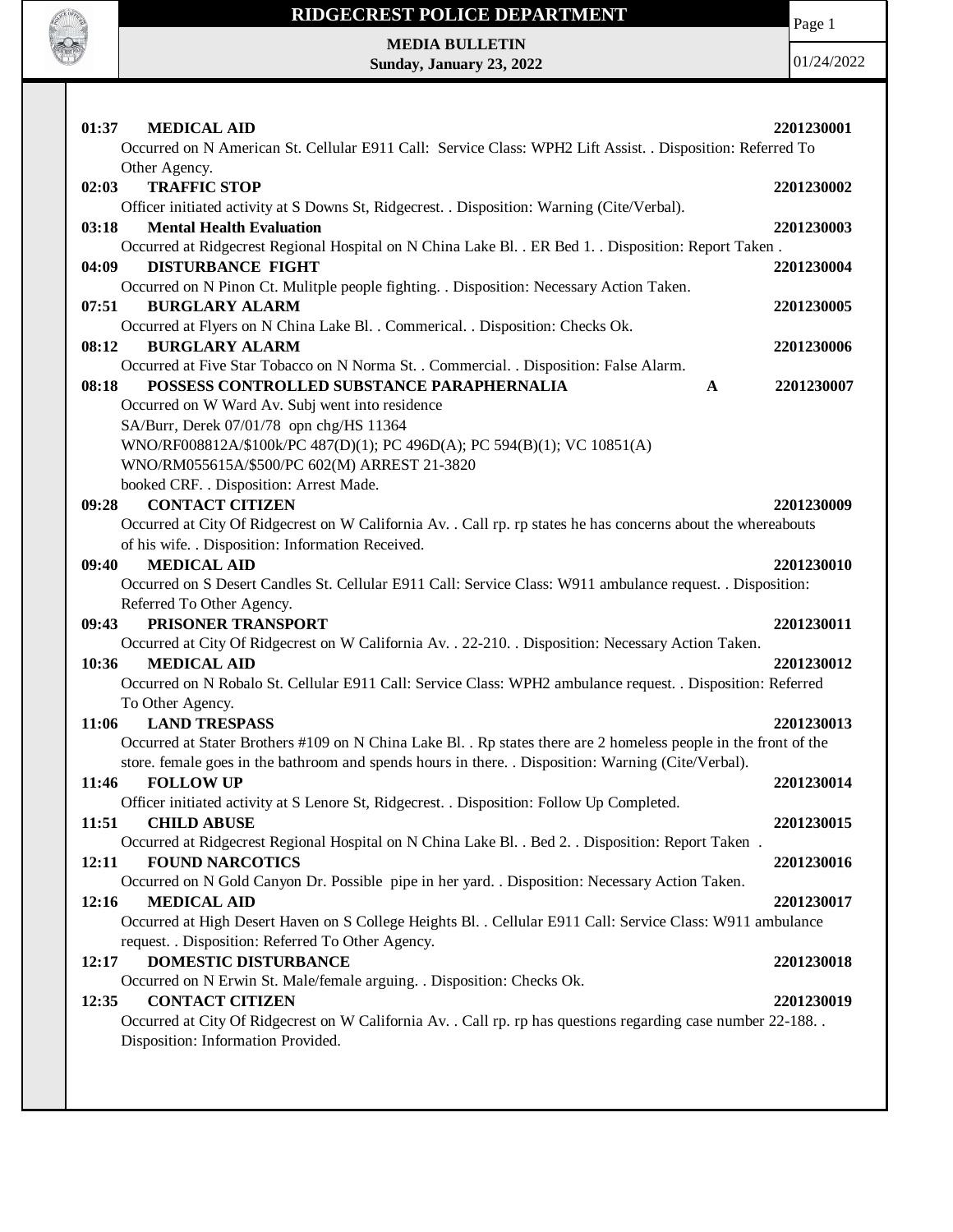

## **RIDGECREST POLICE DEPARTMENT MEDIA BULLETIN**

**Sunday, January 23, 2022**

Page 2

01/24/2022

| 12:52<br><b>AREA CHECK</b><br>2201230020                                                                                               |  |
|----------------------------------------------------------------------------------------------------------------------------------------|--|
| Occurred at W Ward Av/N Downs St. Rp is second hand. rp states missing juv father called her and stated that                           |  |
| he possibly just saw his son. rp states father is requesting an area check. 5 juv has basketball. . Disposition:                       |  |
| Call Cancelled.                                                                                                                        |  |
| <b>MEDICAL AID</b><br>13:40<br>2201230021                                                                                              |  |
| Occurred on W Robertson Av. Service Class: VOIP ambulance request. . Disposition: Referred To Other                                    |  |
| Agency.                                                                                                                                |  |
| 14:02<br>911 WIRELESS CALL<br>2201230022                                                                                               |  |
| Occurred at City Of Ridgecrest on W California Av. . Cellular E911 Call: Service Class: WPH2 misidal. .<br>Disposition: Log Note Only. |  |
| <b>ACO CALL</b><br>14:05<br>2201230023                                                                                                 |  |
| Occurred at Santiago Ridgecrest Estates on W Ward Av. . Rp states she has had dog since about 9 am and can                             |  |
| not find the owner. . Disposition: Necessary Action Taken.                                                                             |  |
| <b>WELFARE CHECK</b><br>14:14<br>2201230024                                                                                            |  |
| Occurred on N Sunland St. Rp states neighbor was talking to one of his kids through her window stating that                            |  |
| she needed help.                                                                                                                       |  |
| one of the back windows on the side of the house. . Disposition: Assisted.                                                             |  |
| <b>RAJ RETURN</b><br>14:47<br>2201230025                                                                                               |  |
| Occurred on W Reeves Av. Rp states son is now home. 22-170. . Disposition: Report Taken.                                               |  |
| <b>DISTURBANCE - MOTORCYCLE OR ATV</b><br>14:52<br>2201230026                                                                          |  |
| Occurred at W Rainshadow Ct/S Del Rosa Dr. . Disposition: Unable To Locate.                                                            |  |
| 15:22<br><b>CONTACT CITIZEN</b><br>2201230027                                                                                          |  |
| Occurred at City Of Ridgecrest on W California Av. . Rp in lobby to speak to WC. . Disposition: Information                            |  |
| Received.                                                                                                                              |  |
| 15:30<br><b>MEDICAL AID</b><br>2201230028                                                                                              |  |
| Occurred on W Bowman Rd. (Hundred block.) Cellular E911 Call: Service Class: WPH2 ambulance request. .                                 |  |
| Disposition: Referred To Other Agency.                                                                                                 |  |
| <b>CONTACT CITIZEN</b><br>15:45<br>2201230029                                                                                          |  |
| Occurred at City Of Ridgecrest on W California Av. . Rp in lobby. rp requesting to speak to an officer and                             |  |
| wants some advice. . Disposition: Cancelled by RP.                                                                                     |  |
| 911 WIRELESS CALL<br>16:15<br>2201230030                                                                                               |  |
| Occurred on W Langley Av. Service Class: RESD female rp wanting to know what is going on with the tv's                                 |  |
| Disposition: Log Note Only.                                                                                                            |  |
| 16:18<br>911 WIRELESS CALL<br>2201230031                                                                                               |  |
| Occurred at City Of Ridgecrest on W California Av. . Cellular E911 Call: Service Class: W911 female rp stated no                       |  |
| emergency//no answer on callback. . Disposition: Log Note Only.                                                                        |  |
| <b>BURGLARY ALARM</b><br>16:40<br>2201230032                                                                                           |  |
| Occurred on N China Lake Bl. . Disposition: Checks Ok.                                                                                 |  |
| 17:00<br><b>MEDICAL AID</b><br>2201230033                                                                                              |  |
| Occurred on N Mountain View Dr. Cellular E911 Call: Service Class: W911 ambulance request. . Disposition:                              |  |
| Referred To Other Agency.                                                                                                              |  |
| <b>INFORMATION</b><br>17:18<br>2201230034                                                                                              |  |
| Officer initiated activity at City Of Ridgecrest, W California Av, Ridgecrest. . Disposition: Necessary Action                         |  |
| Taken.                                                                                                                                 |  |
| <b>DISTURBANCE - NEIGHBORS</b><br>17:45<br>2201230035                                                                                  |  |
| Occurred on E Church Av. Call rp. rp states neighbor is harassing her. . Disposition: Information Provided.                            |  |
|                                                                                                                                        |  |
|                                                                                                                                        |  |
|                                                                                                                                        |  |